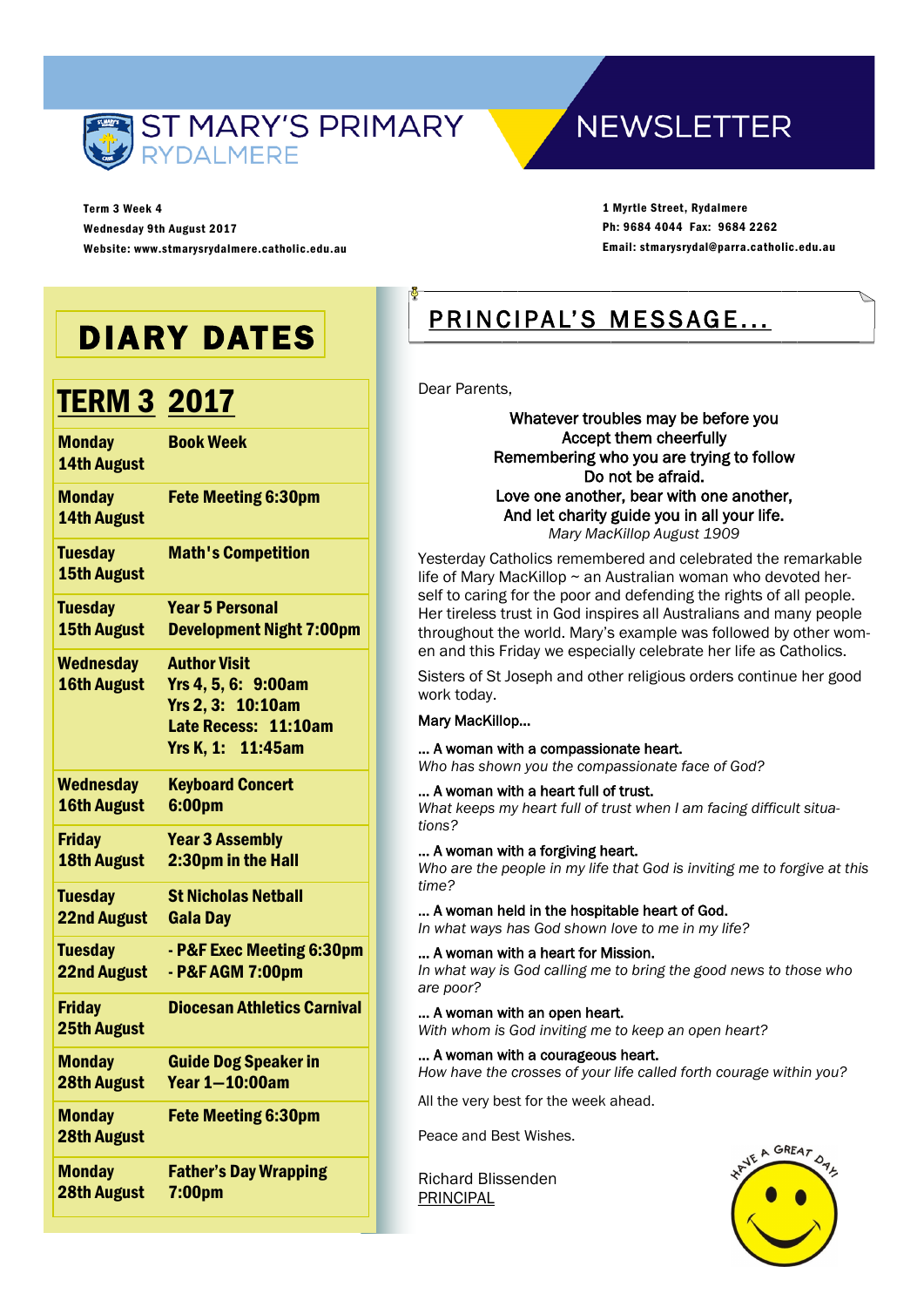#### St Mary's Newsletter……

#### BOOK CLUB

The current Book Club brochure Issue 5 2017 has been sent home with all students.

#### ORDERS FOR ISSUE 5 CLOSE 11/8/2017

To order and pay for Book Club by credit card visit www.scholastic.com.au. Please order and pay via the website. No orders are to be sent to the school office. Books will be delivered to the school and distributed to students. Any questions, please contact Kris Muir—Book Club Coordinator.

#### WOOLWORTHS EARN & LEARN

Don't forget to bring your complete Sticker Sheets into the office and drop them into the box. If you need extra sheets, see the ladies in the office. Remember, every sticker counts towards wonderful equipment for the childrens learning.



#### SCHOOL FEE'S REMINDER

Term 3 School Fees have now been issued. Payment is due by August 21. If you are having difficulty in paying your school fees, please see Susan in the office.



#### *PRINCIPAL AWARDS TERM 3—Week 3*



- KA Odhran Connolly & Oscar Libbert
- KT Tabitha Machimbidza & Joseph Sun
- 1F Kayden Barron-Logan &
- Saxon Campbell-Hand 1R Alyssa Menin & John Choi
- 2B Chloe Munoz & Sebastian Jalil
- 2MV Kiara Zwatrzka, Misha Kim & Phillip Sclavos
- 3G Katerina Hart & Sienna Trovato
- 3S Samuel Nassima & Cooper Kennedy
- 4J Tara Quinn & Joseph Lim
- 4K Leah Kolosakas & Elena Sheslow
- 5E Sienna Percovich & Cooper McGlashan
- 5L Cooper Twyford & Mitchell Peaty
- 6B Kayla Anisse & Zane White
- 6W Carissa Gallagher & Christian Boumalhab

### *CARE AWARDS TERM 3—Week 3*



- KA Ava Alim & Thomas Holman
- KT Alysha Milic & Nishaan Venkteshwar
- 1F Isabella Ribera & Olivia-Rose Boumalhab
- 1R Scarlett Silvera & Joshua Adams
- 2B Jenny Boumalhab & Luca Biviano
- 2MV Isabel Kable & Maddison Cantrill
- 3G Sanderson Keyser & Thomas Hill
- 3S Maiya Hughes & Vivian Kim
- 4J Mathew Cotsinis & Liam Storey
- 4K Maddison Fairall & Nadia LaMacchia
- 5E Arabela Martinez & Raymond Zhang
- 5L Usenio Lee & Patrick Bayeh
- 6B Therese Davidson & Marcus Pastrovic
- 6W Jonah Watson & Peta Turner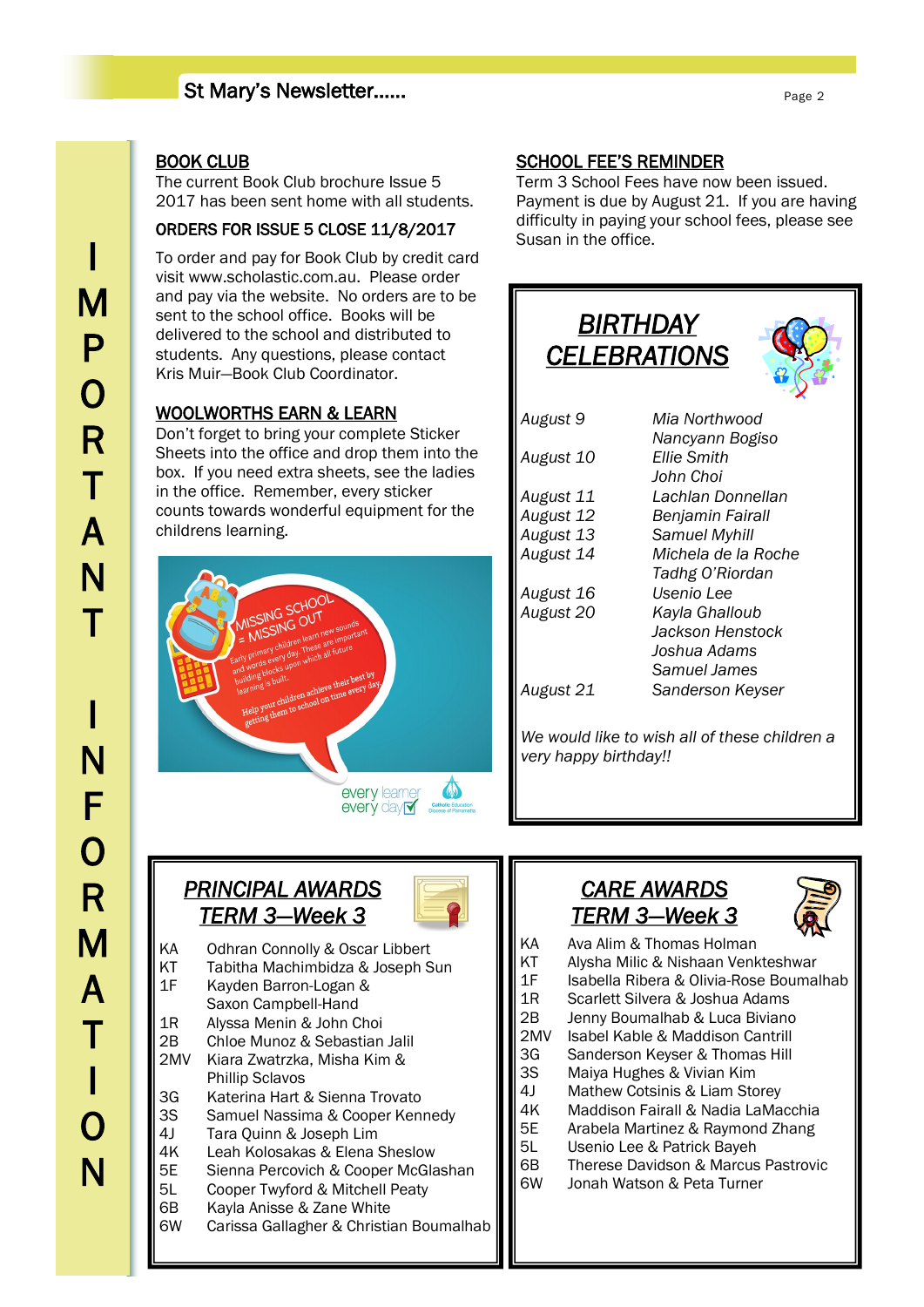## MATHEMATICS NEWS...

If your child is in Year 2 and they would like the opportunity to have fun with numbers and explore mathematics from a different perspective, then they need to come and join the *Number Ninjas*.

This is a new lunchtime mathematics group open to all Year 2 students. The *Number Ninjas* will meet on Tuesdays at lunchtime with Mrs Atkinson, to play number games and investigate mathematical problems. If your child would like to be a part of this



exciting opportunity, all they need to do is meet Mrs Atkinson on Tuesday at lunchtime on the infants playground. Keep an eye out on Twitter next Tuesday to see all the fun the *Number Ninjas* have.



# SPORTING NEWS...

Please find below the correct list of 2017 Athletics Age Champions and Runners Up. Unfortunately there was a misprint in Week 2's Newsletter. Sorry for any confusion this may have caused:

| <b>AGE GROUP</b> | <b>AGE CHAMPION</b>   | <b>RUNNER UP</b>                 |
|------------------|-----------------------|----------------------------------|
| 8 Year Boys      | <b>Xavier McGilly</b> | <b>Connor Percovich</b>          |
| 8 Year Girls     | Lucinda Boulous       | Monique Gallagher                |
| 9 Year Boys      | Marcus Schembri-Green | <b>Isaac Vinton</b>              |
| 9 Year Girls     | Kayla Ghalloub        | Katerina Hart & London Ardeleanu |
| 10 Year Boys     | <b>Beau Myhill</b>    | Kingston Luburic                 |
| 10 Year Girls    | Laila Riccardi        | Leah Kolosakas & Tara Newby      |
| 11 Year Boys     | Lukas Luburic         | Jonah Watson                     |
| 11 Year Girls    | Josephine Keyser      | Mia Northwood                    |
| 12 Year Boys     | Liam Hardman          | Zane White                       |
| 12 Year Girls    | Katelyn Johnson       | Eve Kannemeyer & Lillyan Ward    |